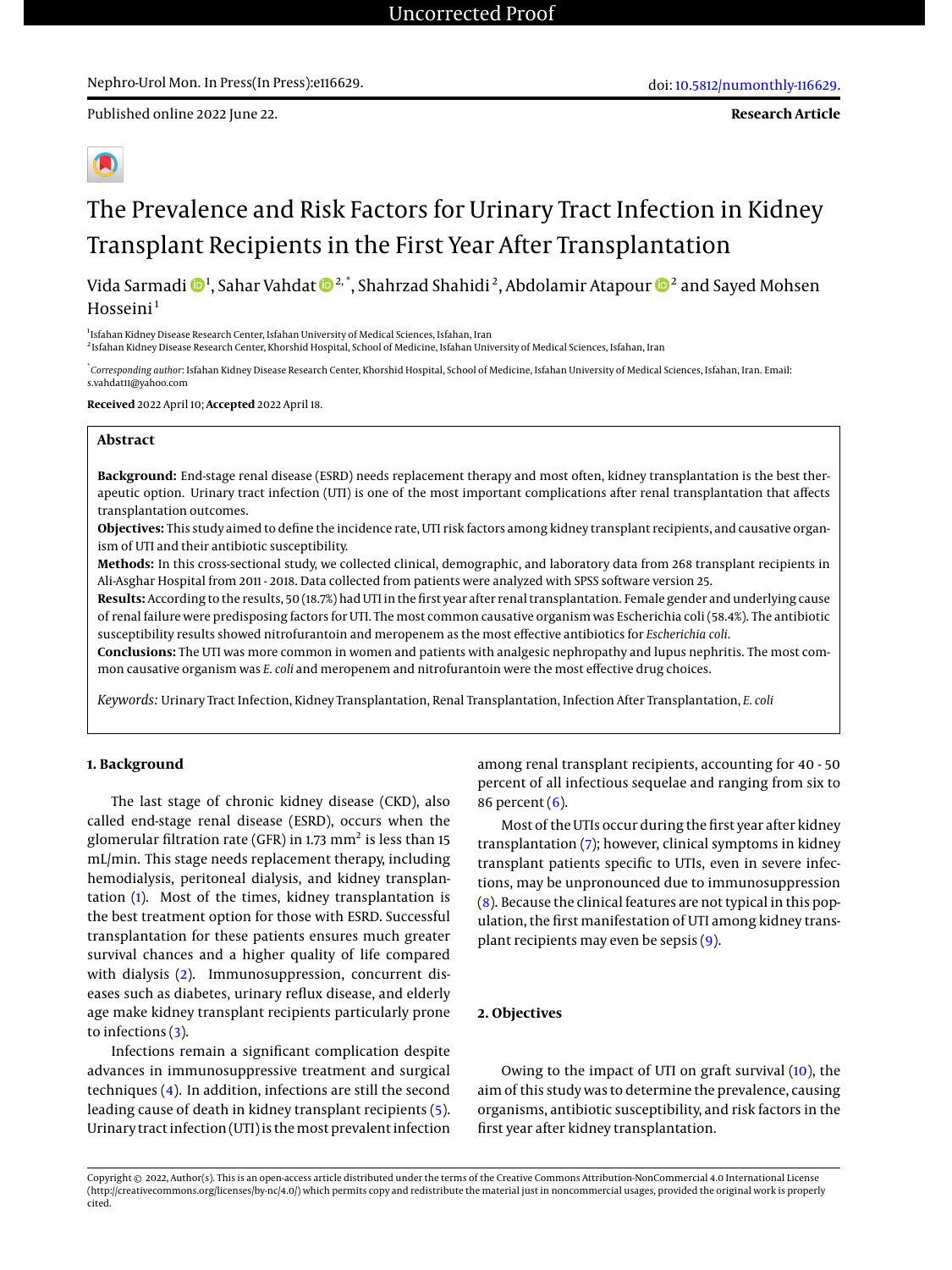#### **3. Methods**

This cross-sectional study was performed in Ali-Asghar Hospital. Our population was 268 patients who underwent kidney transplantation from 2011 to 2018. They were selected with simple randomized sampling. After approving this study by the Ethics Committee of Isfahan University of Medical Sciences (code: IR.MUI.RESEARCH.REC.1397.190), we collected clinical, demographic, and laboratory data from these recipients. Demographic data included age, gender, and location of recipients. Clinical data included underlying cause of renal failure, number of transplantations, type of donor (living or deceased), relative relationship between donor and recipient, history of dialysis and type of that (hemodialysis or peritoneal dialysis). Moreover, laboratory data in the first year after transplantation included proven UTI from positive urine culture according to UTI definition, number of UTI, type of causative microorganism, and antibiotic sensitivity based on antibiogram. Urine culture with more than 105 colonies/mL was considered a UTI. All data were analyzed with SPSS software version 25. Descriptive statics, including frequency, mean, and standard deviation (SD), were considered for all variables. Logistic regression models were used to define independent risk factors for infection. P < 0.05 was considered significant statistically.

#### **4. Results**

According to UTI definition, among 268 patients under observation, 50 (18.7%) had UTI in the first year after renal transplantation. Others had no UTI history in the first year after transplantation [\(Table 1\)](#page-2-0). Demographic and clinical data of the UTI and non-UTI groups are shown in [Table 1.](#page-2-0)

Risk factors associated with UTI were compared between UTI and non-UTI subjects. There was no statistically significant difference in the recipients' mean age, location, number of kidney transplantation, type of donor, history of dialysis, and type of that between the UTI and non-UTI groups. However, UTI was more common in female patients than in males (P-value  $= 0.001$ ).

Also, in association with an underlying cause of renal failure, the number of patients with analgesic nephropathy, lupus nephritis, renal stone, and reflux nephropathy was significantly higher among the UTI versus non-UTI group (P-value = 0.041). Among analgesic nephropathy, lupus nephritis, renal stone, and reflux nephropathy, UTI was more prevalent in recipients with analgesic nephropathy and lupus nephritis [\(Tables 2](#page-2-1) and [3\)](#page-2-2).

Patients who had polycystic kidney and hypertension were the second most frequent underlying cause among UTI group. Diabetic recipients had a minimum chance for UTI and patients with glomerulonephritis had no chance for UTI in this study [\(Table 2\)](#page-2-1). In our study, there were seven microorganisms in urine culture of recipients who had UTI. The most common causative organism in UTI group was *Escherichia coli* (58.4%) and *Klebsiella* and fungal infections were less common (3.7%) [\(Table 3\)](#page-2-2).

Antibiograms study for UTI group recipients showed susceptibility to several antibiotics. Based on the reported results, the most susceptible antibiotics for Escherichia coli were nitrofurantoin (17.3%) and meropenem (14.2%) [\(Ta](#page-3-0)[ble 4\)](#page-3-0).

#### **5. Discussion**

The prevalence rate of UTI was 18.7% in this study. Sorto et al. reported the incidence of UTI at 35.8% [\(11\)](#page-4-10). In a similar study, the rate of UTI was reported at 37% [\(12\)](#page-4-11). In Iran Shams et al. reported it at 22.7% [\(13\)](#page-4-12). Nevertheless, Lim et al. discovered no link between the occurrence of UTI and the recipient's gender [\(14\)](#page-4-13). The proportion of affected females in our patients was larger than that of afflicted males (37% vs.  $11\%, P = 0.001$ ).

We observed no correlation between the prevalence of UTI and advanced age. This finding is compatible with a study by Shams et al. in 2017 [\(13\)](#page-4-12). However, some studies found increasing UTI rates in older age groups and even recognized old age as a risk factor for UTI, contradicting this finding [\(15,](#page-4-14) [16\)](#page-4-15). In our study, there was no statistically significant difference in the recipients' location and accessibility of medical services between UTI and non-UTI groups. Also, we found recipients with analgesic nephropathy and lupus nephritis as underlying causes of renal failure were more susceptible to UTI than other causes, including diabetes mellitus and hypertension. In a previous study that was matched, there was no correlation between the incidence rate of UTI and comorbidities such as diabetes  $(8, 17)$  $(8, 17)$  $(8, 17)$ . In contrast, in a study by Lim et al., diabetes mellitus was a major predisposing factor for UTI among kidney transplant recipients [\(14\)](#page-4-13).

Receiving kidney from a cadaveric donor was reported as a risk factor for UTI in kidney transplant recipients in some studies [\(18\)](#page-4-17). However, in the current study and other studies, including Gozdowska et al. and Elkehili et al.; there was no significant difference between living and cadaveric donors for increasing risk of UTI  $(8, 19)$  $(8, 19)$  $(8, 19)$ . We did not find a correlation between history of pre-transplant dialysis and the prevalence of UTI. However, Lim et al. showed dialysis before kidney transplantation was significantly higher in the UTI group than in the control group [\(14\)](#page-4-13). Gramnegative bacteria, including *E. coli*, *Klebsiella*, and *Enterobacter cloacae*, were reported as the commonest causative organisms [\(16,](#page-4-15) [20\)](#page-4-19). In our country, Shams et al. [\(13\)](#page-4-12) showed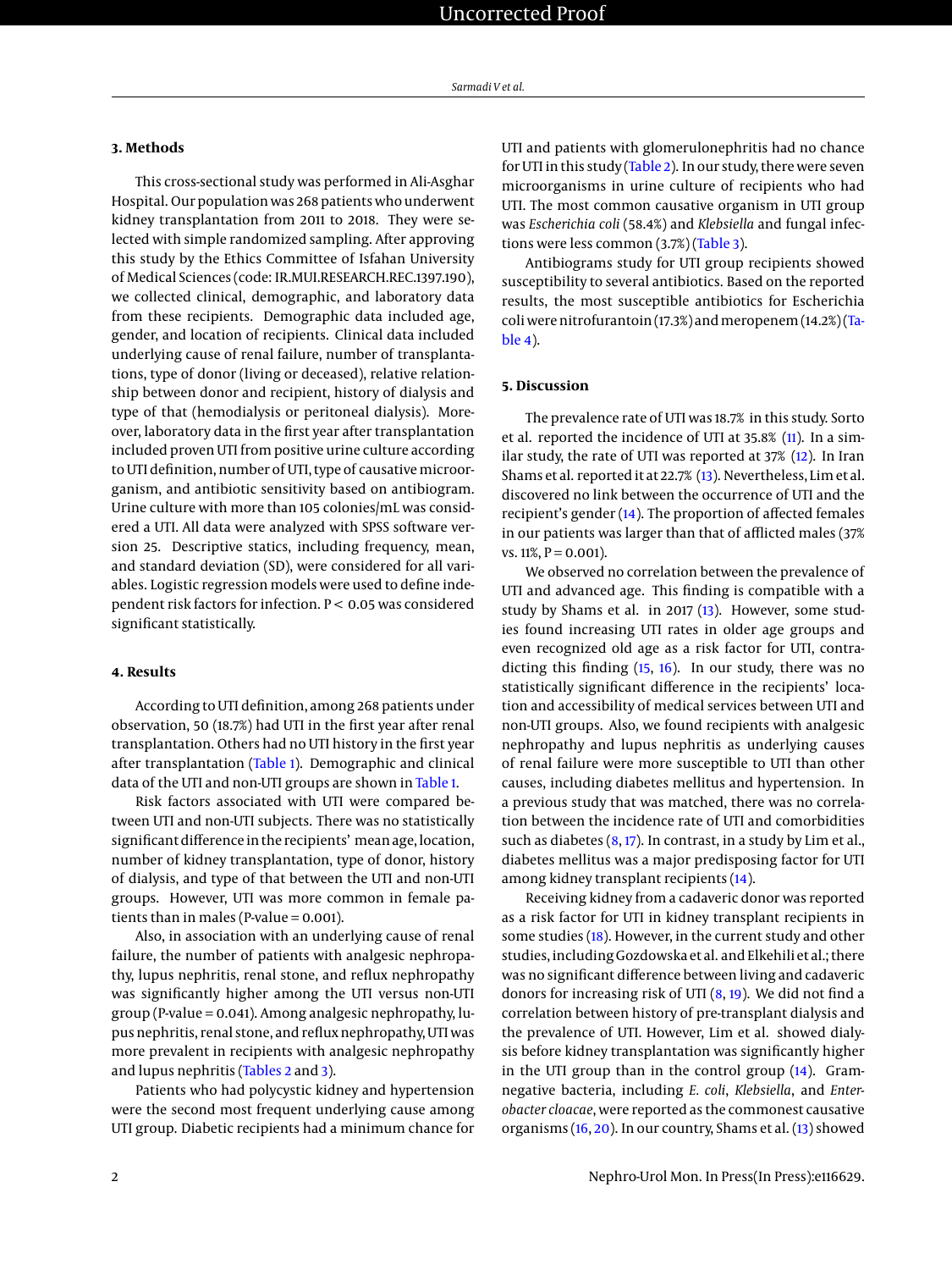### Uncorrected Proof

*Sarmadi V et al.*

<span id="page-2-0"></span>

| Table 1. Demographic and Clinical Features of 268 Cases Who Underwent Kidney Transplantation <sup>a</sup> |                                               |                                         |             |         |  |  |  |
|-----------------------------------------------------------------------------------------------------------|-----------------------------------------------|-----------------------------------------|-------------|---------|--|--|--|
| <b>Variables</b>                                                                                          | Without Urinary Tract Infection ( $n = 218$ ) | With Urinary Tract Infection $(n = 50)$ | OR (95% CI) | P-Value |  |  |  |
| Age(y)                                                                                                    | $44.4 \pm 13.1$                               | $43.4 \pm 12.9$                         | 1.001       | 0.833   |  |  |  |
| <b>Sex</b>                                                                                                |                                               |                                         | 3.842       | < 0.001 |  |  |  |
| Male                                                                                                      | 171 (89)                                      | 23(11)                                  |             |         |  |  |  |
| Female                                                                                                    | 47(63)                                        | 27(37)                                  |             |         |  |  |  |
| Location                                                                                                  |                                               |                                         | 0.722       | 0.377   |  |  |  |
| The center of province                                                                                    | 138 (80)                                      | 36(20)                                  |             |         |  |  |  |
| Others                                                                                                    | 80(85)                                        | 14(15)                                  |             |         |  |  |  |
| <b>Underlying cause</b>                                                                                   |                                               |                                         |             |         |  |  |  |
| Diabetes mellitus                                                                                         | 54 (90)                                       | 6(10)                                   | 0.406       | 0.061   |  |  |  |
| Hypertension                                                                                              | 37(80)                                        | 9(20)                                   | 1.050       | 0.091   |  |  |  |
| Polycystic kidney                                                                                         | 21(80)                                        | 5(20)                                   | 1.101       | 0.276   |  |  |  |
| Primary glomerulonephritis                                                                                | 21(100)                                       | 0(0)                                    | ÷.          | 0.998   |  |  |  |
| Unknown cause                                                                                             | 60(81)                                        | 14(19)                                  | 1.027       | 0.052   |  |  |  |
| Others <sup>b</sup> (Analgesic nephropathy, renal<br>stone, reflux nephropathy, lupus<br>nephritis)       | 25(60)                                        | 16(40)                                  | 3.716       | 0.041   |  |  |  |
| Number of transplantations                                                                                |                                               |                                         | 1.348       | 0.726   |  |  |  |
| $\,1\,$                                                                                                   | 208(81)                                       | 46(19)                                  |             |         |  |  |  |
| $\mathbf 2$                                                                                               | 10(71)                                        | 4(29)                                   |             |         |  |  |  |
| <b>Type of donor</b>                                                                                      |                                               |                                         | 1.764       | 0.147   |  |  |  |
| Living donor                                                                                              | 148 (84)                                      | 27(16)                                  |             |         |  |  |  |
| Cadaveric donor                                                                                           | 70(75)                                        | 23(25)                                  |             |         |  |  |  |
| History of pre-transplant dialysis                                                                        |                                               |                                         | 0.463       | 0.602   |  |  |  |
| Yes                                                                                                       | 204(80)                                       | 48(20)                                  |             |         |  |  |  |
| No                                                                                                        | 14(87)                                        | 2(13)                                   |             |         |  |  |  |
| Type of pre-transplant dialysis                                                                           |                                               |                                         | 0.818       | 0.793   |  |  |  |
| Hemodialysis                                                                                              | 175 (81)                                      | 40(19)                                  |             |         |  |  |  |
| Peritoneal-dialysis                                                                                       | 29(78)                                        | 8(22)                                   |             |         |  |  |  |

<sup>a</sup> Values are expressed as mean  $\pm$  SD or No. (%).<br><sup>b</sup> See [Table 2.](#page-2-1)

<span id="page-2-1"></span>

| Table 2. Separation Frequency of Other Disease Group of Underlying Cause <sup>a</sup> |                                              |  |  |  |
|---------------------------------------------------------------------------------------|----------------------------------------------|--|--|--|
| <b>Without Urinary</b><br>Tract Infection ( $n =$<br>25)                              | With Urinary Tract<br>Infection ( $n = 16$ ) |  |  |  |
| $\Omega$                                                                              | 2(100)                                       |  |  |  |
| 4(66.7)                                                                               | 2(33.3)                                      |  |  |  |
| 15(75)                                                                                | 5(25)                                        |  |  |  |
| 6(46.2)                                                                               | 7(53.8)                                      |  |  |  |
|                                                                                       |                                              |  |  |  |

 $^{\rm a}$  Values are expressed as mean  $\pm$  SD or No. (%).

<span id="page-2-2"></span>

| Table 3. Isolated Microorganisms from UTI After Kidney Transplantation <sup>a</sup> |                                |  |  |  |
|-------------------------------------------------------------------------------------|--------------------------------|--|--|--|
| Microorganisms                                                                      | <b>Urinary Tract Infection</b> |  |  |  |
| Escherichia coli                                                                    | 31(58.4)                       |  |  |  |
| <b>Enterobacter</b>                                                                 | 6(11.3)                        |  |  |  |
| Coagulase negative staphylococcus                                                   | 6(11.3)                        |  |  |  |
| Klebsiella                                                                          | 2(3.7)                         |  |  |  |
| Streptococcus                                                                       | 3(5.6)                         |  |  |  |
| <b>Proteus</b>                                                                      | 3(5.6)                         |  |  |  |
| Fungal                                                                              | 2(3.7)                         |  |  |  |
| <b>Total</b>                                                                        | 53(100)                        |  |  |  |

<sup>a</sup> Values are expressed as mean  $\pm$  SD or No. (%).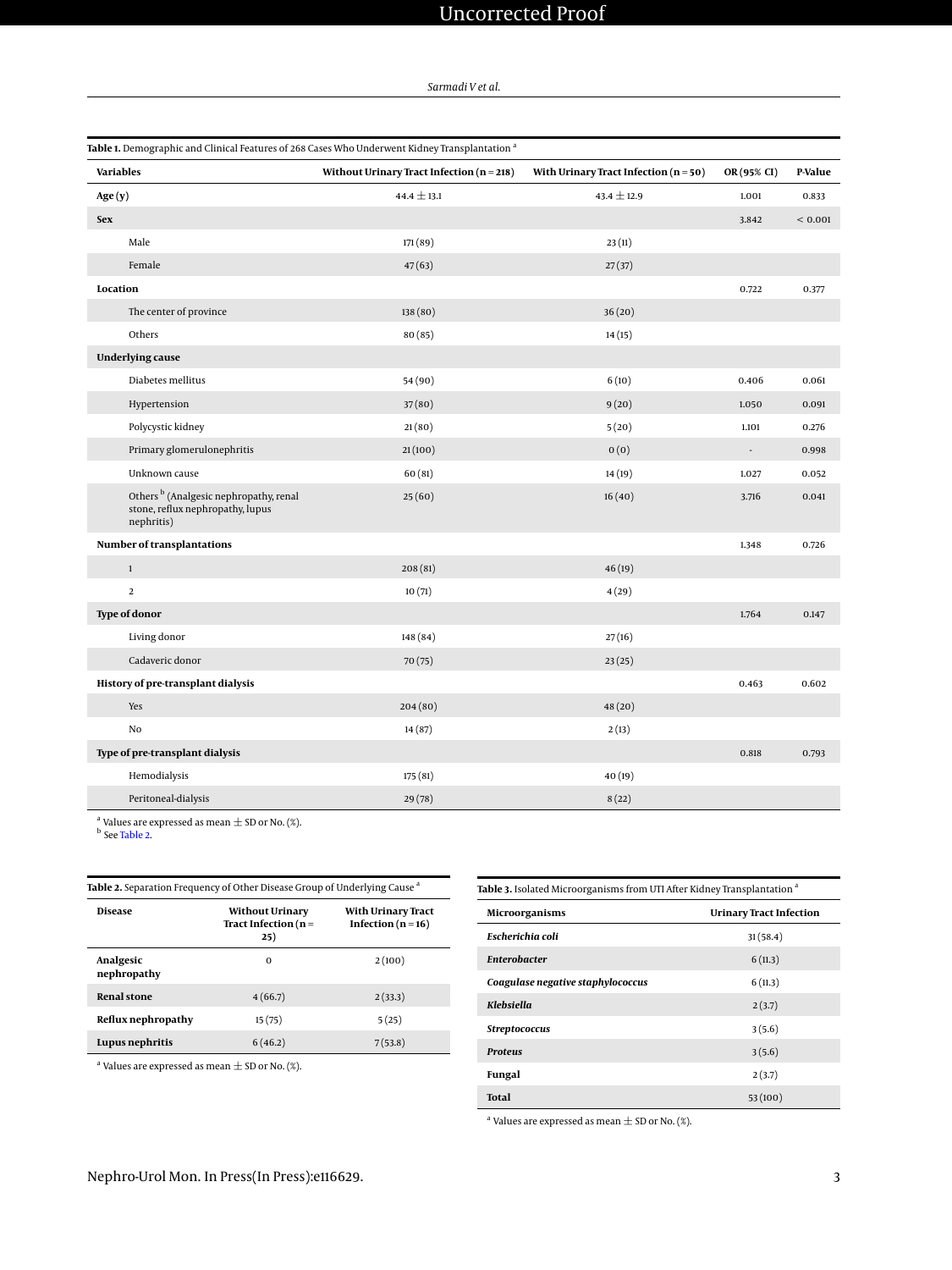| Sarmadi V et al. |  |
|------------------|--|
|------------------|--|

<span id="page-3-0"></span>

| Table 4. Results of Antibiotic Susceptibility According Antibiogram Tests for UTI Patients <sup>a</sup> |                |                      |              |                                      |                     |                  |                         |
|---------------------------------------------------------------------------------------------------------|----------------|----------------------|--------------|--------------------------------------|---------------------|------------------|-------------------------|
| <b>Antibiotics</b>                                                                                      | <b>Proteus</b> | <b>Streptococcus</b> | Klebsiella   | Coagulase negative<br>staphylococcus | <b>Enterobacter</b> | Escherichia coli | Fungal                  |
| Amikacin                                                                                                | 2(20)          | $\mathbf 0$          | 2(25)        | $\mathbf 0$                          | 3(17.6)             | 8(8.1)           | $\mathbf 0$             |
| Kanamycin                                                                                               | $\mathbf 0$    | $\bf{0}$             | $\mathbf 0$  | $\bf{0}$                             | 1(5.8)              | $\mathbf 0$      | $\mathbf 0$             |
| Nitrofurantoin                                                                                          | $\mathbf{0}$   | 2(40)                | $\mathbf{0}$ | 1(6.6)                               | 4(23.5)             | 17(17.3)         | $\mathbf 0$             |
| Co-trimoxazole                                                                                          | $\mathbf 0$    | $\mathbf 0$          | $\mathbf 0$  | $\mathbf 0$                          | 4(23.5)             | 1(1.02)          | $\mathbf 0$             |
| Cefixime                                                                                                | $\bf{0}$       | 1(20)                | $\mathbf 0$  | 4(26.6)                              | 0                   | 4(4.08)          | $\mathbf 0$             |
| Meropenem                                                                                               | 1(10)          | 2(40)                | $\mathbf 0$  | 6(40)                                | 3(17.6)             | 14(14.2)         | $\mathbf 0$             |
| Cefazolin                                                                                               | $\mathbf 0$    | $\mathbf 0$          | 2(25)        | $\mathbf 0$                          | $\bf{0}$            | 1(1.02)          | $\mathbf 0$             |
| Cefalotin                                                                                               | $\mathbf 0$    | $\mathbf 0$          | 2(25)        | $\bf{0}$                             | $\mathbf 0$         | 1(1.02)          | $\mathbf 0$             |
| Imipenem                                                                                                | 2(20)          | $\mathbf 0$          | 1(12.5)      | $\mathbf 0$                          | 2(11.7)             | 9(9.1)           | $\mathbf 0$             |
| Ciprofloxacin                                                                                           | $\mathbf 0$    | $\mathbf 0$          | 1(12.5)      | 1(6.6)                               | $\mathbf 0$         | 10(10.02)        | $\mathbf 0$             |
| Itraconazole                                                                                            | $\bf{0}$       | $\mathbf 0$          | $\mathbf 0$  | $\mathbf 0$                          | 0                   | $\mathbf 0$      | 2(100)                  |
| <b>Ofloxacin</b>                                                                                        | $\mathbf 0$    | $\mathbf 0$          | $\mathbf 0$  | $\bf{0}$                             | $\mathbf 0$         | 10(10.02)        | $\mathbf 0$             |
| Ceftriaxone                                                                                             | 2(20)          | $\mathbf 0$          | $\mathbf 0$  | $\mathbf{0}$                         | $\mathbf{O}$        | 9(9.1)           | $\mathbf 0$             |
| Ceftazidime                                                                                             | 3(30)          | $\bf{0}$             | $\mathbf 0$  | $\bf{0}$                             | $\mathbf 0$         | 6(6.12)          | $\mathbf 0$             |
| Ceftizoxime                                                                                             | $\bf{0}$       | $\bf{0}$             | $\mathbf 0$  | $\mathbf 0$                          | 0                   | 1(1.02)          | $\bf{0}$                |
| Vancomycin                                                                                              | $\mathbf 0$    | $\bf{0}$             | $\mathbf 0$  | 3(20)                                | $\boldsymbol{0}$    | 4(4.08)          | $\bf{0}$                |
| Cefotaxime                                                                                              | $\bf{0}$       | $\mathbf 0$          | $\mathbf 0$  | $\mathbf 0$                          | $\mathbf 0$         | 2(2.04)          | $\bf{0}$                |
| Cephalexin                                                                                              | $\mathbf 0$    | $\bf{0}$             | $\mathbf 0$  | $\bf{0}$                             | $\boldsymbol{0}$    | 1(1.02)          | $\mathbf 0$             |
| <b>Total</b>                                                                                            | 10(100)        | 5(100)               | 8(100)       | 15(100)                              | 17(100)             | 98 (100)         | 2 (100) 100 100 100 100 |

 $^{\rm a}$  Values are expressed as mean  $\pm$  SD or No. (%).

*E. coli* as the most prevalent bacteria, causing UTI among kidney transplant recipients compatible with the current study.

#### In the present study, antibiograms for UTIs were performed to provide patients with more appropriate treatment options. They are useful to improve antibiotic therapy for kidney transplanted patients. Pourmand et al.'s study in Tehran in 2013 reported most isolates from kidney transplant recipients were more resistant to co-trimoxazole and tetracycline and the lowest resistance were related to imipenem [\(18\)](#page-4-17). In a similar study, Khameneh and Afshar showed *E. coli* had more resistant to co-trimoxazole and ampicillin compared with nitrofurantoin and nalidixic acid [\(21\)](#page-4-20). However, in Rivera-Sanchez et al.'s study, 22% of isolates were resistant to ciprofloxacin. In addition, resistance to ampicillin was found in 33% of Gram-negative bacteria [\(12\)](#page-4-11). Our study expressed a high degree of sensitivity to nitrofurantoin and meropenem for E. coli in comparison to other antibiotics such as cotrimoxazole.

#### *5.1. Conclusions*

Urinary tract infection was more common in women and patients with analgesic nephropathy and lupus nephritis in our population of renal transplant recipients, which is similar to those studies described by other researchers. The most common causative organism was *E. coli*. Also, meropenem and nitrofurantoin were the most effective drug choices. More studies concerning the predisposing factors are very important to avoid UTI after kidney transplantation. A long-term follow-up among renal transplant recipients should be considered to give accurate picture of UTI after kidney transplant.

#### **Footnotes**

**Authors' Contribution:** Study concept and design: S. V., and V. S.; analysis and interpretation of data: S. V., and S. M. H.; drafting of the manuscript: V. S.; critical revision of the manuscript for important intellectual content: S. V., Sh. Sh., and A. A.; statistical analysis: S. M. H.

**Conflict of Interests:** There is no conflict of interest in this study.